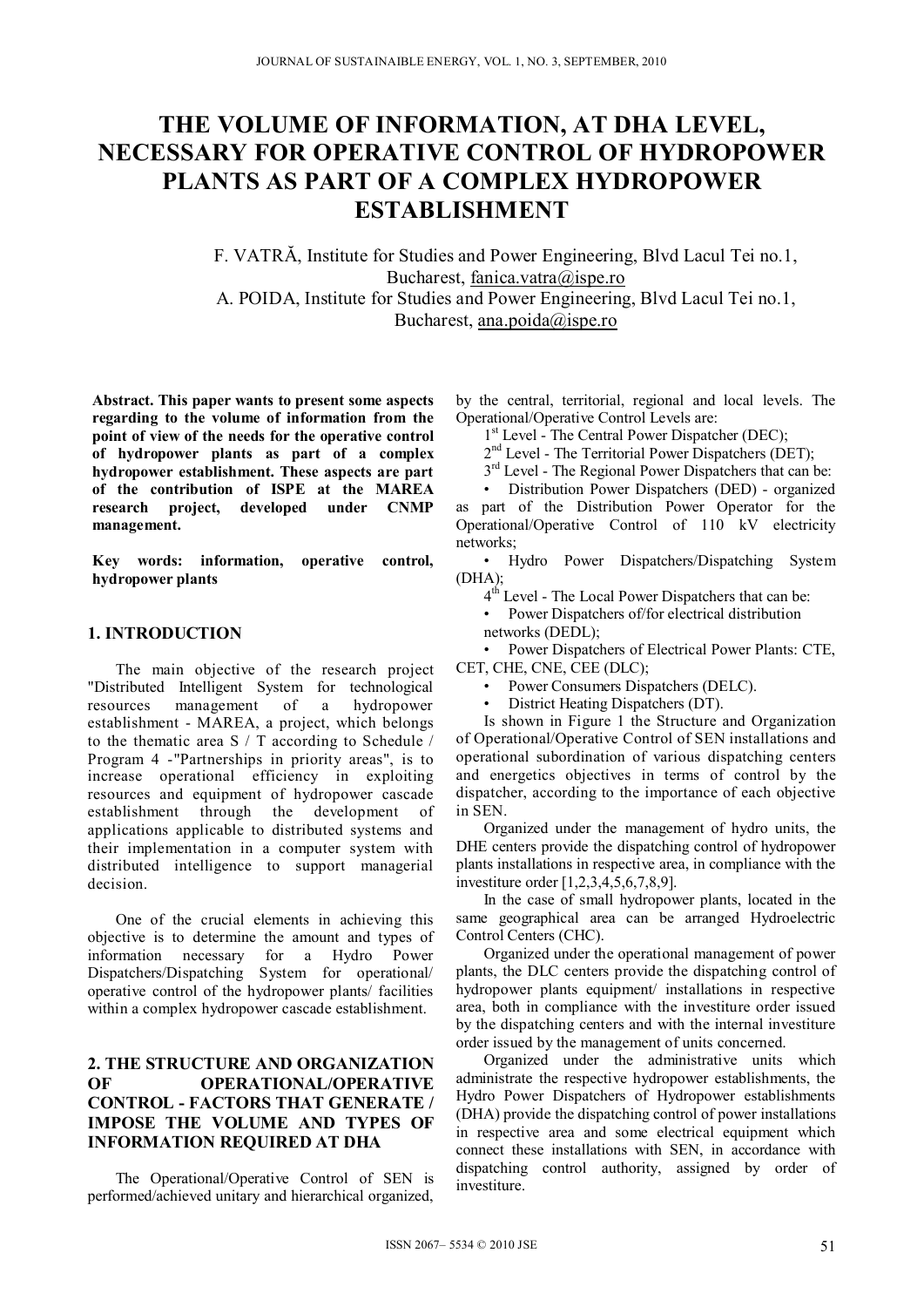

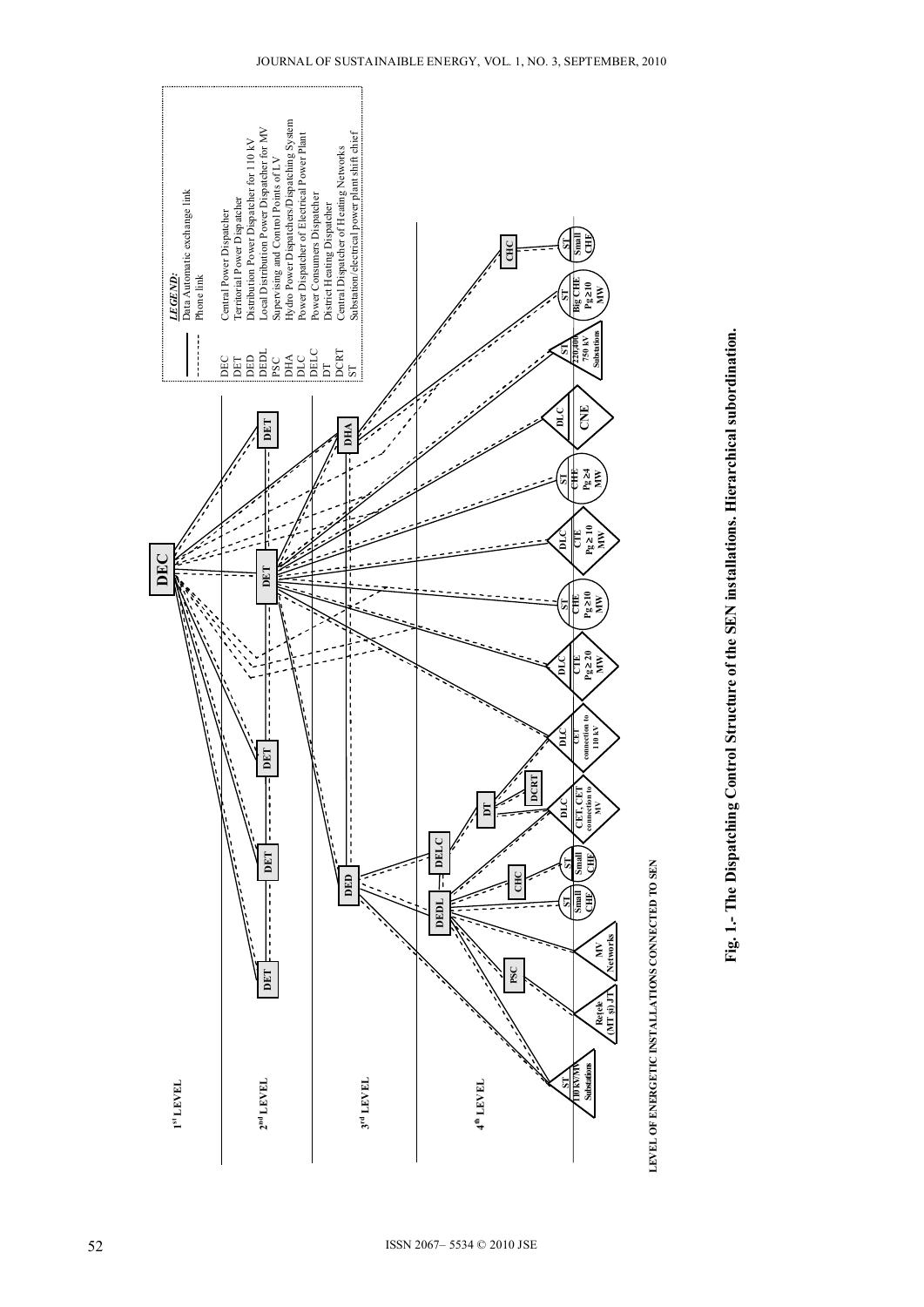Also correlated with the operating programs and orders of dispatching higher level, DHA assures the coordination of electricity production of and the respective complex/establishment.

# **3. TYPES OF INFORMATION AT DHA LEVEL, NECESSARY FOR DISPATCHING CONTROL OF HYDROPOWER PLANTS AS PART OF A COMPLEX HYDROPOWER ESTABLISHMENT**

In accordance with the analysis carried out under the MAREA project and considering the normative documents, the main information necessary at DHA level for operative control of hydropower plants as part of a complex hydropower establishment are:

#### **3.1. Values**

*3.1.1. Main Values,* determining the knowledge of installations general state (the maximum period for renewal is up to 3-5 s), such as:

a) From hydropower plants:

- The produced and delivered active and reactive powers, on each hydro generator;
- The produced and delivered active and reactive powers, on power plants or groups of power plants;
- The produced and delivered active and reactive powers, on connection lines with SEN;
- The voltages at the terminals of hydro generators and the voltages at hydropower plant bus-bars;
- The voltages at the substation bus-bars associated to the respective hydropower plant;
- Stator and rotor currents in the hydro generators;
- Power factor (cos φ);
- The frequency on the power plant bus-bars;
- The frequency on the substation bus-bars associated to the respective hydropower plant;
- The speed of hydro generators;
- Instantaneous water flow machined on hydro units, respectively on hydropower plant.

b) From electrical substations:

 Active and reactive power on the 110 kV (220 kV) transformers block generators, transformers (autotransformers)

- The active and reactive power on  $110 \text{ kV}$  (220 kV) and MV connection power lines with SEN;
- The active and reactive on power outgoing lines that feed the captive customers;
- The active and reactive powers supplied by power plants to SEN;
- The voltages on the 110 kV (220 kV) and MV substations bus-bars;
- The frequency in several network nodes.

All these values will be automatically printed at fixed characteristic times/hours by the analysis of system characteristics and at the operator's demand.

*3.1.2. Secondary Values,* characterizing the state of some installations elements of locally importance and information of lower updating (30 s is maximum time period for renewal), for example:

a) From hydropower plants

- Upstream water level;
- Downstream water level;
- Hydraulic fall (m) on hydro units, respectively on hydropower plant;
- Influent flow and effluent flows;
- Turbined flows and volumes;
- Flows discharged;
- Non-energy flows prevailed;
- Pressure drop on the lattice;
- Pressure in pressure pipe-line, pressure at/in oil pressure systems and pressure at/in the air compressors;
- Active and reactive energy produced on hydro units, respectively on hydropower plants (hourly, variable interval, cumulative from the beginning of the day, 24 hours and monthly);
- Active and reactive energy on transformers and power lines;
- Energy consumed by auxiliaries;
- Hydrological and meteorological data.

b) From electrical power substations:

- Voltages on 110 kV (220 kV) and MT power lines;
- Active and reactive powers on 110 kV  $(220 \text{ kV})/$ MT transformers;
- Active and reactive powers on of  $110 \text{ kV}$  (220 kV) power lines and radial MV power lines to consumers;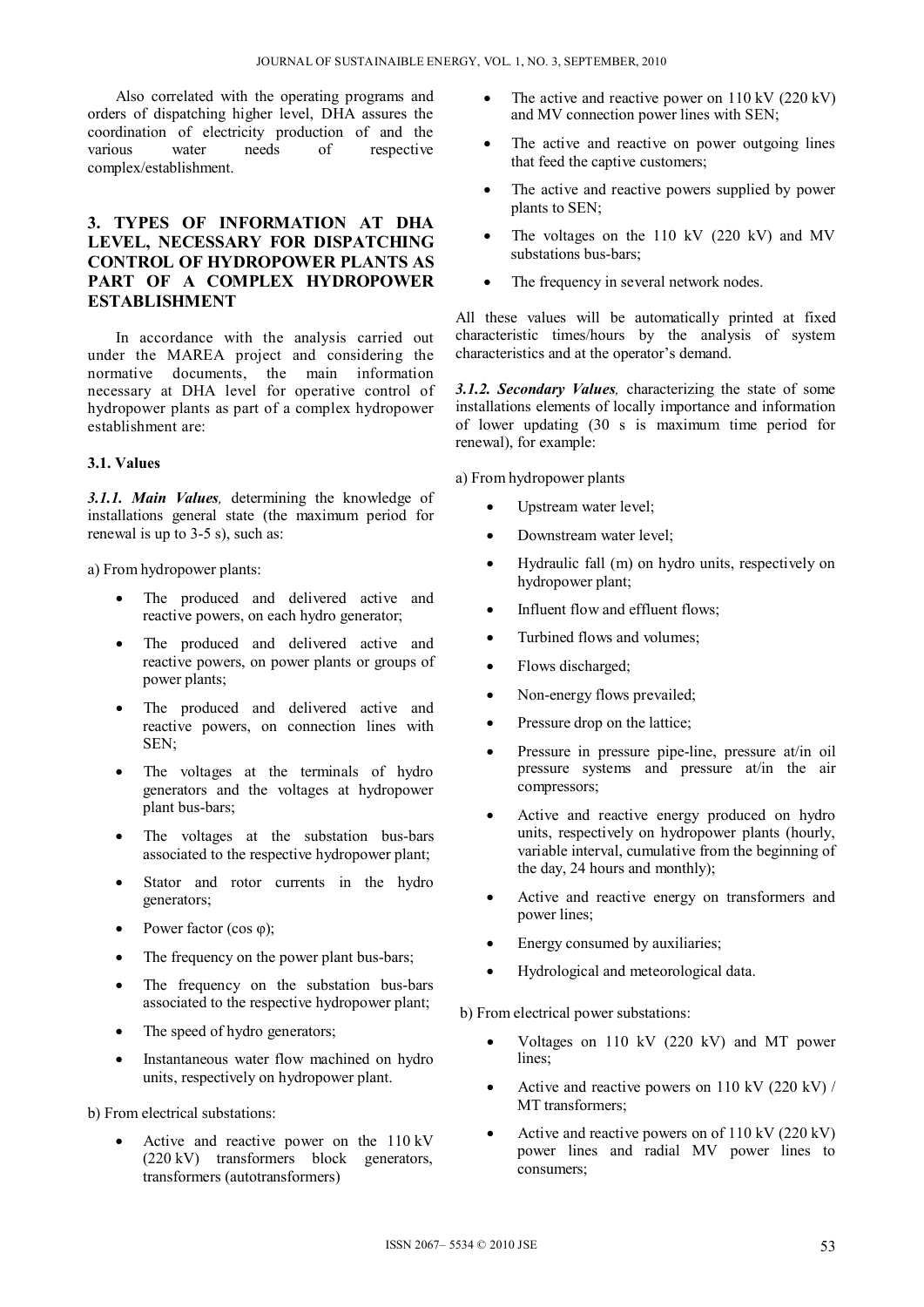- Active and reactive powers on the 110 kV (220 kV) and MV couples;
- Voltages and electrical currents of the compensation coils;
- Reactive power of the compensation installations;
- Voltage on DC and 230 V AC bus bars sections:
- Active and reactive energy supplied / received by CHE into the settlement points:
- Active and reactive energy supplied / received on:
	- Connection lines with SEN;
	- Outgoing lines that feed the captive customers.

## **3.2. Signallings**

*3.2.1. State Signallings, necessary to establish the operating network diagram configuration* in 30 seconds, at most, since the equipment position modification, following the operator's desired actions:

a) From hydropower plants:

- Opening of gates, valves, valves for bottom dams drain/emptying;
- Opening valves on the main circuit of water feed pipe to the turbine;
- AD opening;
- Switching equipment position (disconnectors, breakers);
- Automation and process installations (start, operating connected to SEN, stop);
- Transformers with tapping switch control;
- Power units' status: off / idle (without load) / sync / connect to the network;
- Hydro units operating regime: manual / group / primary adjustment (control) / secondary adjustment (control);
- Power units/groups control regime/system: local / dispatcher / central / remote.

b) From electrical substations

- Disconnectors and breakers positions on transformers, lines, couples and connections to the earth of neutrals;
- Positions and automation actions (AAR, RAR, DRRI, DAS, equipment/ installations automation, etc.)
- Transformers tapping switch positions;
- Protection actions;
- Damage to the electrical substation.

*3.2.2. Alarm Signallings (preventing),* necessary to take some preventing measures regarding the operating conditions of the operationally controlled network, letting the operator know this within 5 s max., such as limits overtaking:

- Exhaustion of the adjustment/control band for system services;
- Temperatures of bearings, generator windings and iron;
- Hot and cold air temperatures at generators;
- The currents asymmetry in generators, transformers and power lines.
- Minimum and maximum permitted levels of voltage on generator units and electric substations bus bars;
- Operating / signallings of/from electrical and technological protections of equipment (generators, transformers and power lines etc.).
- Gates soil compression, valves for bottom dams drain/emptying and valves on the main circuit of water feed pipe to the turbine;
- CHE upstream and downstream levels: maximum, minimum.

*3.2.3. Event,* necessary to take some quick remedies letting the operator know in 5 s. These signallings correspond to protections and automatics installations (RAR, AAR, DAS, DRRI) actions and exchanges of configuration of the operationally controlled network resulting in these actions as well as signallings of the type: the general fuse burning on the battery, rectifiers failure, D.C. earthing, "fire in the substation" signal (for power substations without shift personnel), failure in power plant, failure in hydro facilities, failure to valves, maximum / minimum lake level etc.

*3.2.4. Flood regime.* - Flood regimes can be supervised / monitored by timely submission of the precipitation and accumulation levels

*3.2.5. Status of HPMS / SCADA System,* including information on equipment for collecting and transmitting data.

#### **3.3. Telecommands /telecontrols for:**

a) Hydropower plants

- Start stop hydro groups;
- Breakers connecting disconnecting;
- Disconnectors closing opening;
- Instruction for active power loading unloading;
- Instruction for reactive power loading unloading;
- Instruction for turbined / discharged flow or dam upstream / downstream level;